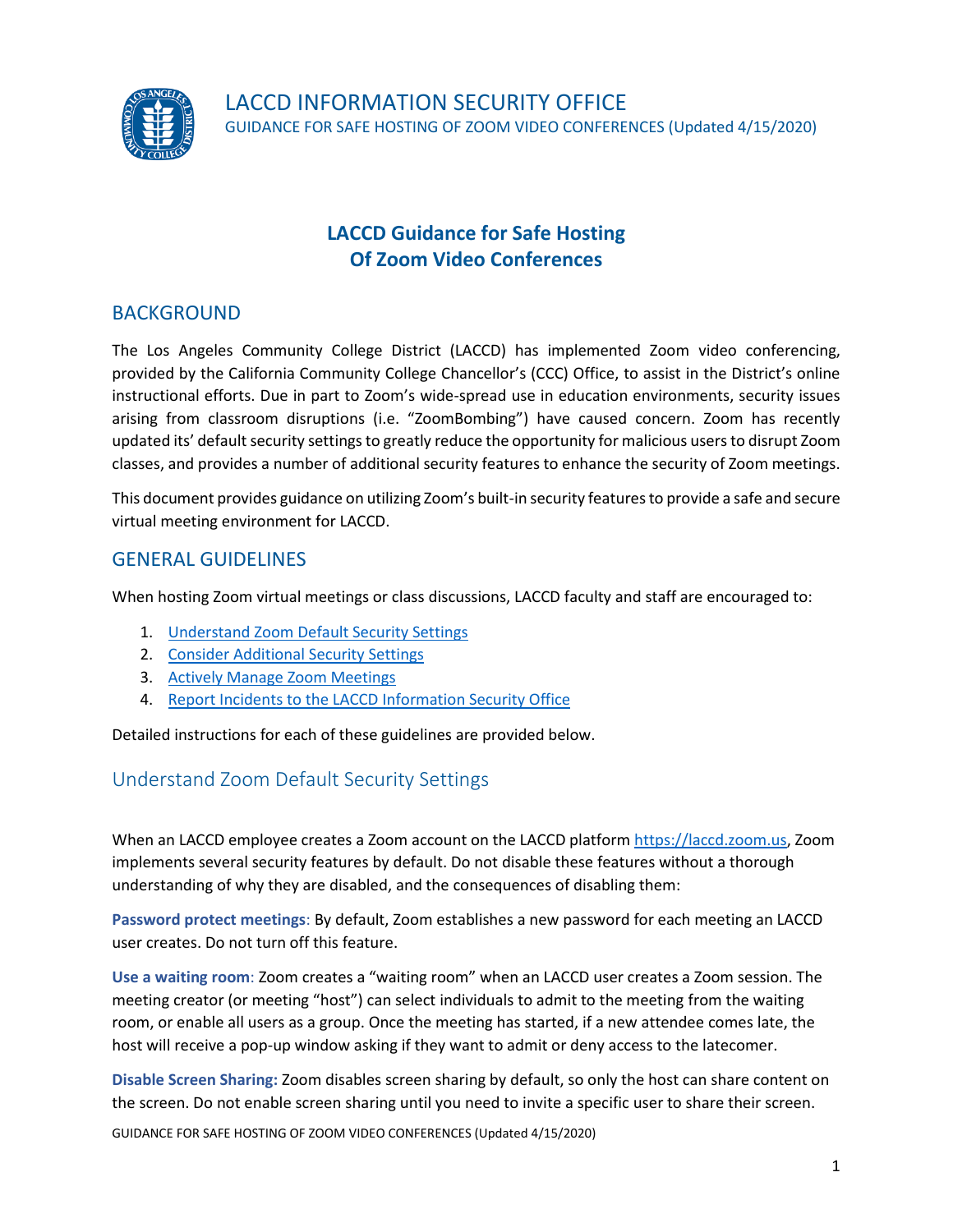

**Do not post meeting information**: Zoom meetings can be set up through Canvas, or a Zoom host can send invitations via email. Do not post meeting information (time, date, meeting ID or password) on social media sites, websites, etc. Where required, send email invitations to individual people; do not email distribution lists or email accounts with generic names.

## <span id="page-1-0"></span>Consider Additional Security Settings

LACCD Zoom users may add additional security settings by default to any meeting they create by logging into t[=https://laccd.zoom.us](https://laccd.zoom.us/), and clicking "Settings" in the left menu under their "PERSONAL":



#### **The Information Security Office recommends that all LACCD users ALWAYS change the following default settings:**

**Disable "file transfer"**: Malicious files can potentially be sent purposefully or inadvertently via file transfer. Disable this capability for all meetings.

| File transfer                                                                     |  |
|-----------------------------------------------------------------------------------|--|
| Hosts and participants can send files through the in-<br>meeting chat. $\sqrt{v}$ |  |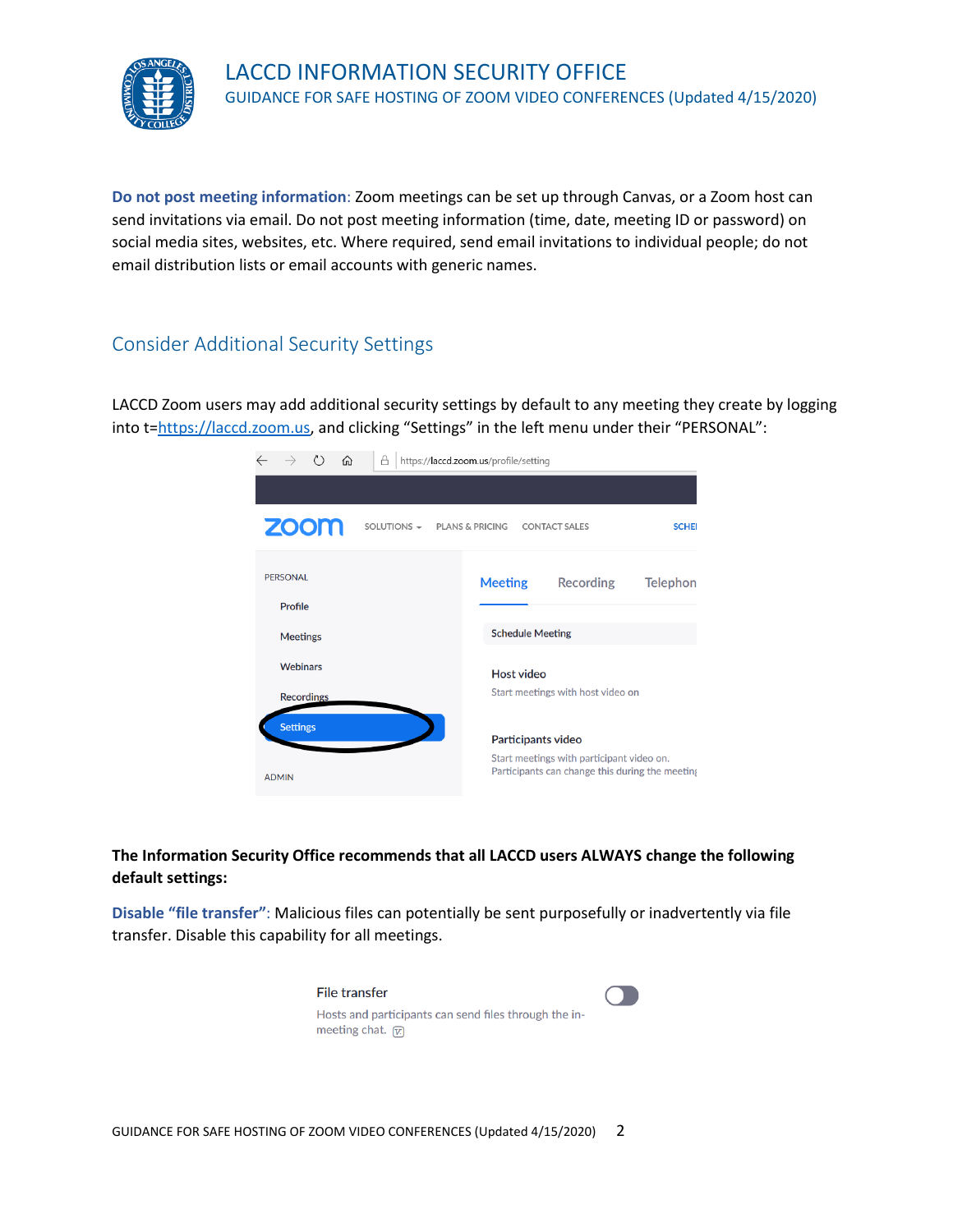

**Disable "Private chat"**: Assuring all conversations are public to the entire meeting reduces the opportunity for bullying or harassment. Disable it for all meetings; it can be re-enabled during the meeting if it is absolutely required.



**Disable "annotation"**: Annotation allows a user to write on the screen of the presenter. Disable it at all times to prevent this feature from being abused.

| Annotation                                                                                    |  |
|-----------------------------------------------------------------------------------------------|--|
| Allow participants to use annotation tools to add<br>information to shared screens $\sqrt{v}$ |  |

**Disable "remote control"**: Remote control is potentially appropriate for one-on-one support sessions, but is generally inadvisable for group meetings.

Remote control



**CO** 

During screen sharing, the person who is sharing can allow others to control the shared content

**Enable "Disable desktop/screen share for users"**: This setting requires a user to share specific applications (i.e. PowerPoint, Chrome, etc.) rather than their entire desktop. Disabling desktop sharing reduces the possibility that inappropriate or private materials are displayed during screen sharing.

| Disable desktop/screen share for users                             |
|--------------------------------------------------------------------|
| Disable desktop or screen share in a meeting and                   |
| only allow sharing of selected applications. $\boxed{\mathcal{R}}$ |

|  | GUIDANCE FOR SAFE HOSTING OF ZOOM VIDEO CONFERENCES (Updated 4/15/2020) 3 |  |
|--|---------------------------------------------------------------------------|--|
|--|---------------------------------------------------------------------------|--|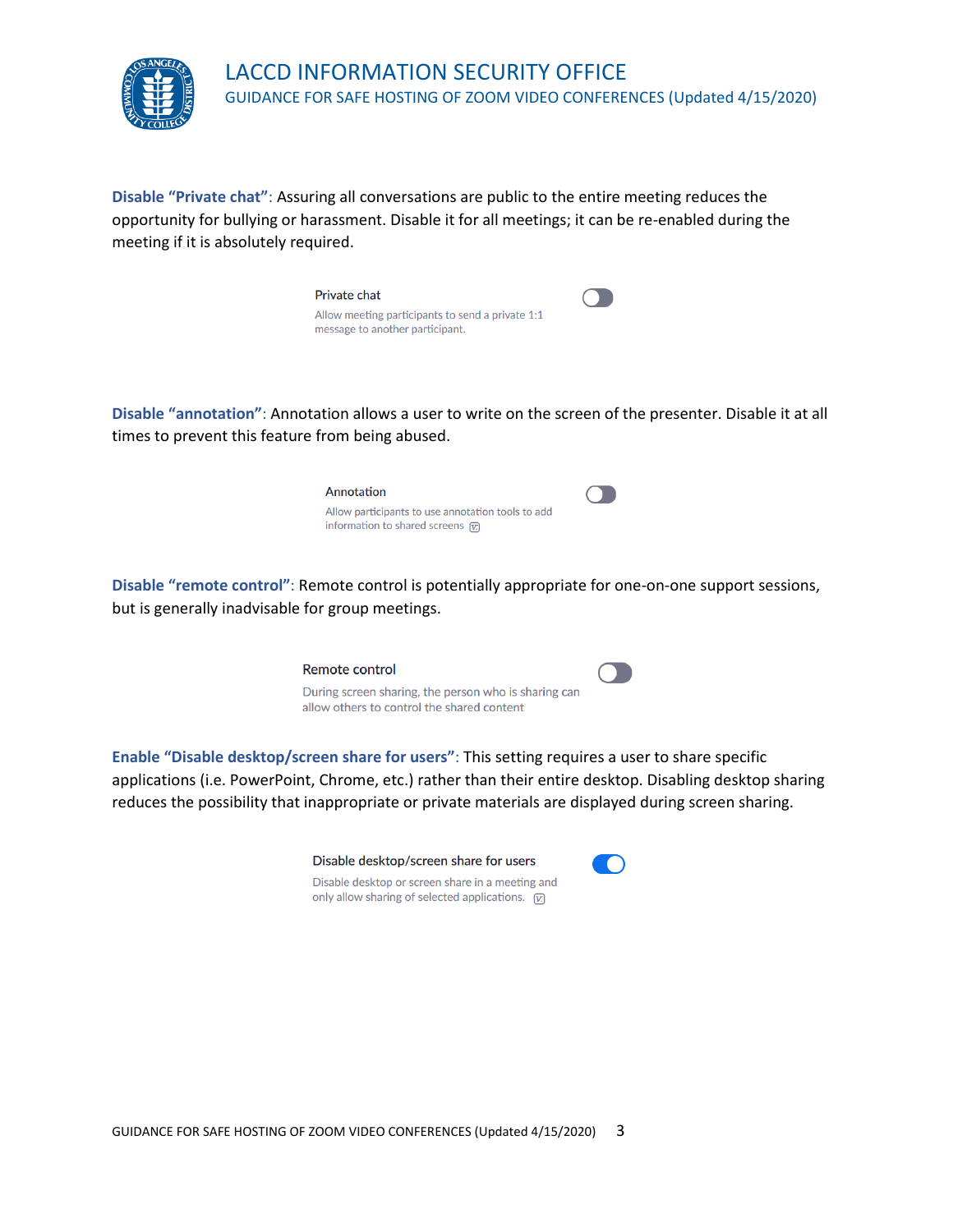

**In addition to the settings changes described above, the LACCD Information Security Office also recommends that LACCD users consider the following additional settings where prudent:**

**Enable" Mute participants upon entry":** This disables participants ability to speak until the host enables it. While a host may consider it desirable to let attendees "mingle" before a meeting starts, muting all participants reduces the possibility of inappropriate public conversation prior to the start of the meeting.

Mute participants upon entry



Automatically mute all participants when they join the meeting. The host controls whether participants can unmute themselves.  $\left[\overline{V}\right]$ 

**Disable "Virtual background"**: The "Virtual background" feature enables attendees to display an image behind them during the meeting. While this typically is harmless, some users may display inappropriate images. Consider disabling this feature.

### **Virtual background**



Allow users to replace their background with any selected image. Choose or upload an image in the Zoom Desktop application settings.

**Enable" Co-host"**: While not appropriate for some meetings, on occasion a host may wish to delegate active meeting management to a second person so the host may concentrate on delivering content. This feature allows a host to provide meeting management features to a second attendee.

#### Co-host



<span id="page-3-0"></span>Allow the host to add co-hosts. Co-hosts have the same inmeeting controls as the host.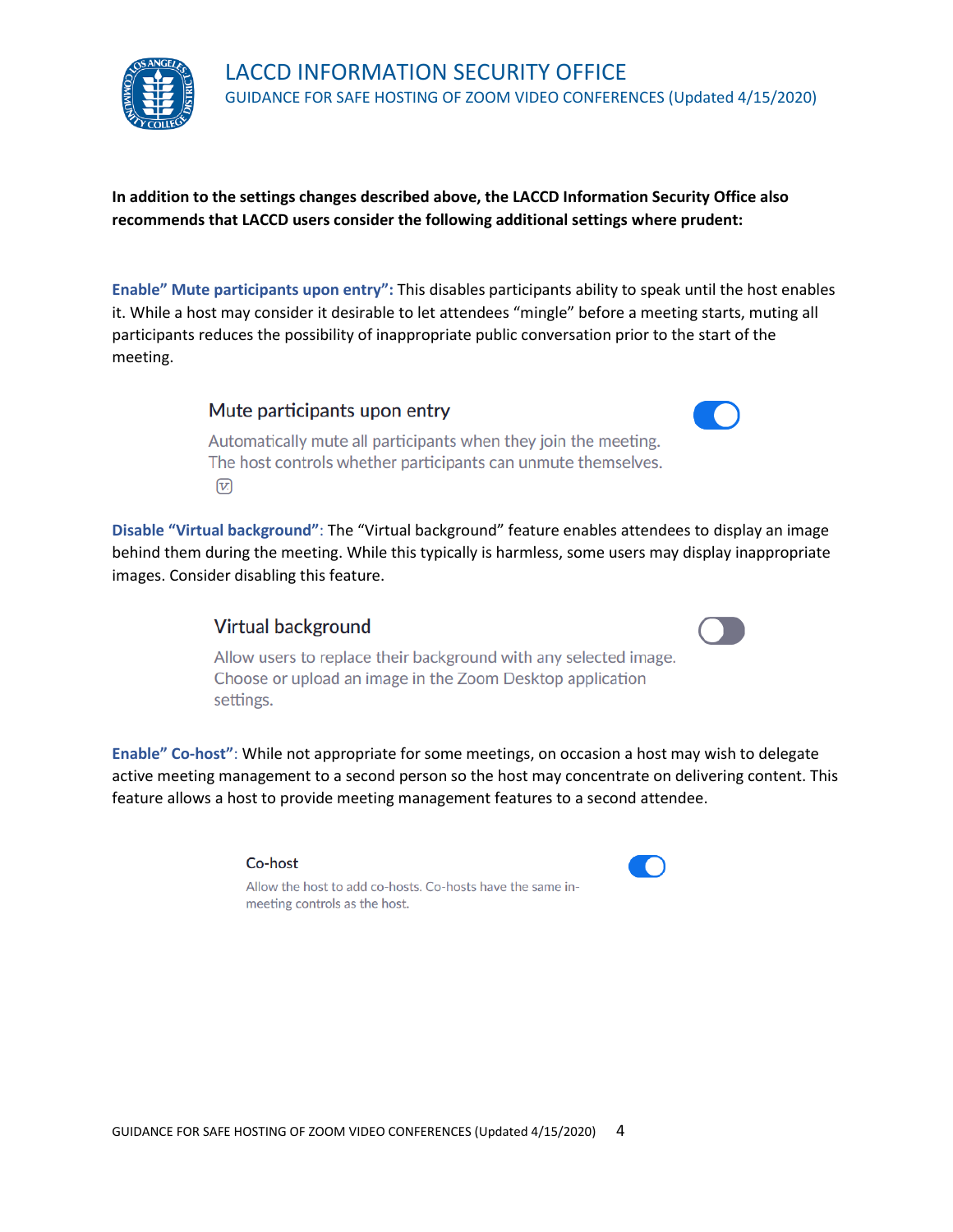

## Actively Manage Zoom Meetings

Once a meeting has started, the host has a number of security features available in Zoom to control the meeting environment.All LACCD Zoom users are encouraged to familiarize themselves with the following features:

**Security Button**: Zoom displays a "Security" button at the bottom of the host screen that gives the host several options to control the flow of the meeting:



The following controls can be managed through the Security button:

- **Lock Meeting:** Selecting "Lock Meeting" temporarily locks the meeting so no new attendees can be admitted. The meeting can be locked and unlocked as required.
- **Share Screen:** Selecting Allow participants to "Share Screen" enables the host to allow an attendee to share their screen. The meeting host should enable this only when participant sharing is required, and then disable it once the host has determined participant sharing is no longer required.
- **Chat:** The host may enable or disable chat for the entire meeting using this control.
- **Rename Themselves:** Participants may typically rename how they appear in the Zoom window. Most users use this feature to allow other participants to easily identify them, but some participants use the feature to be disruptive. Enable or disable this feature as prudent.
- **Remove Participant:** The host may remove participants who are disruptive, and by default the user may not rejoin the meeting. Selecting "Remove Participant" changes the right-side menu of Zoom so that the host may elect to remove one or more participants, as shown below. The host may also click "cancel" under the list of participant names if they no longer desire removal of a participant.